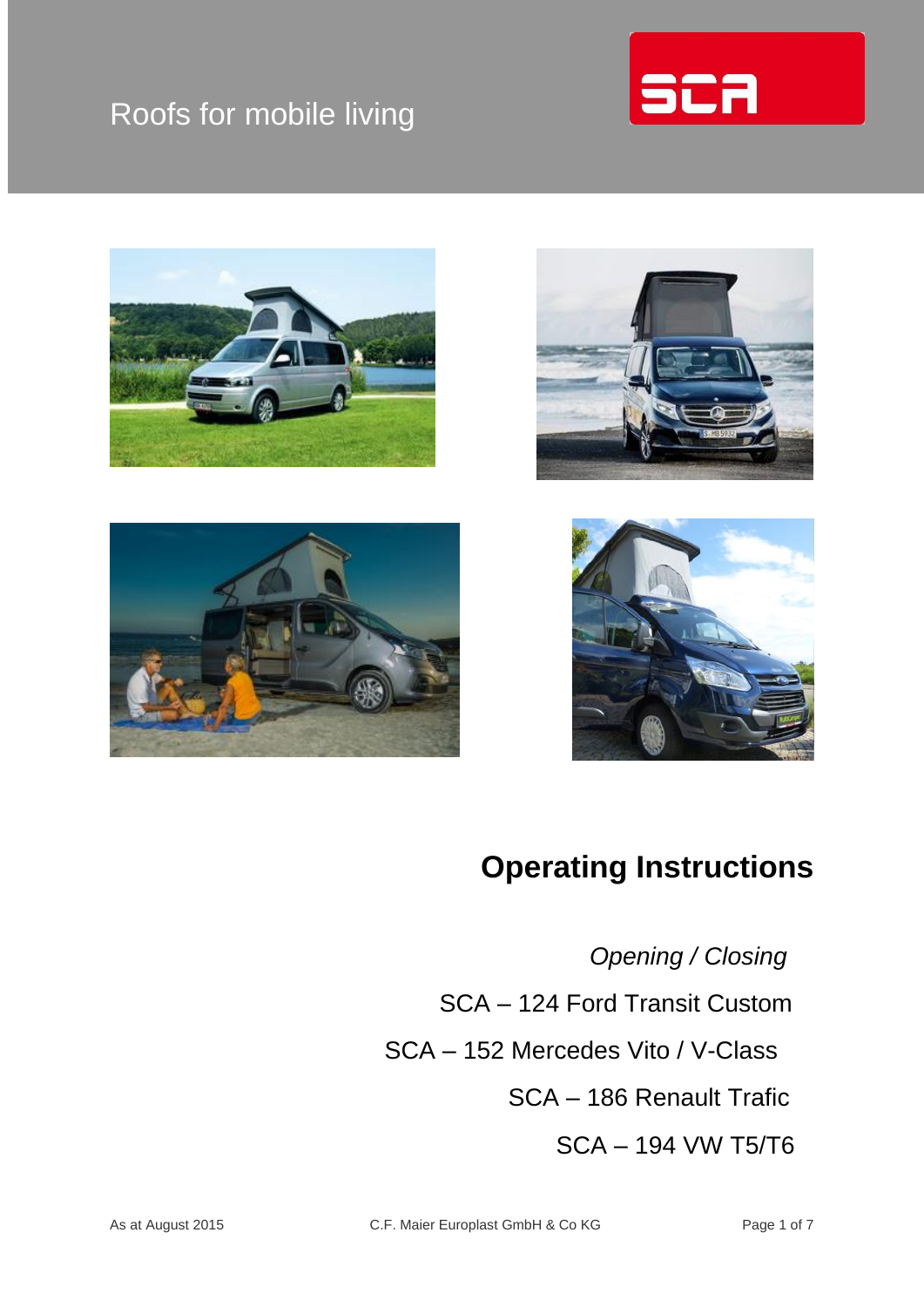## **Opening the sleeping roof**

*Note: Please make sure to open at least one door or window so that the air can escape when opening the roof.*

1. Open the Velcro® fastener of the access cover above the cabin.





2. Open the Velcro® fasteners of the tent fabric (3 fasteners).

*Note: Risk of damages at the tent fabric if the fasteners are not opened!*



3. Open Click-Lock of the sleeping roof (driver's side as well as passenger's side)

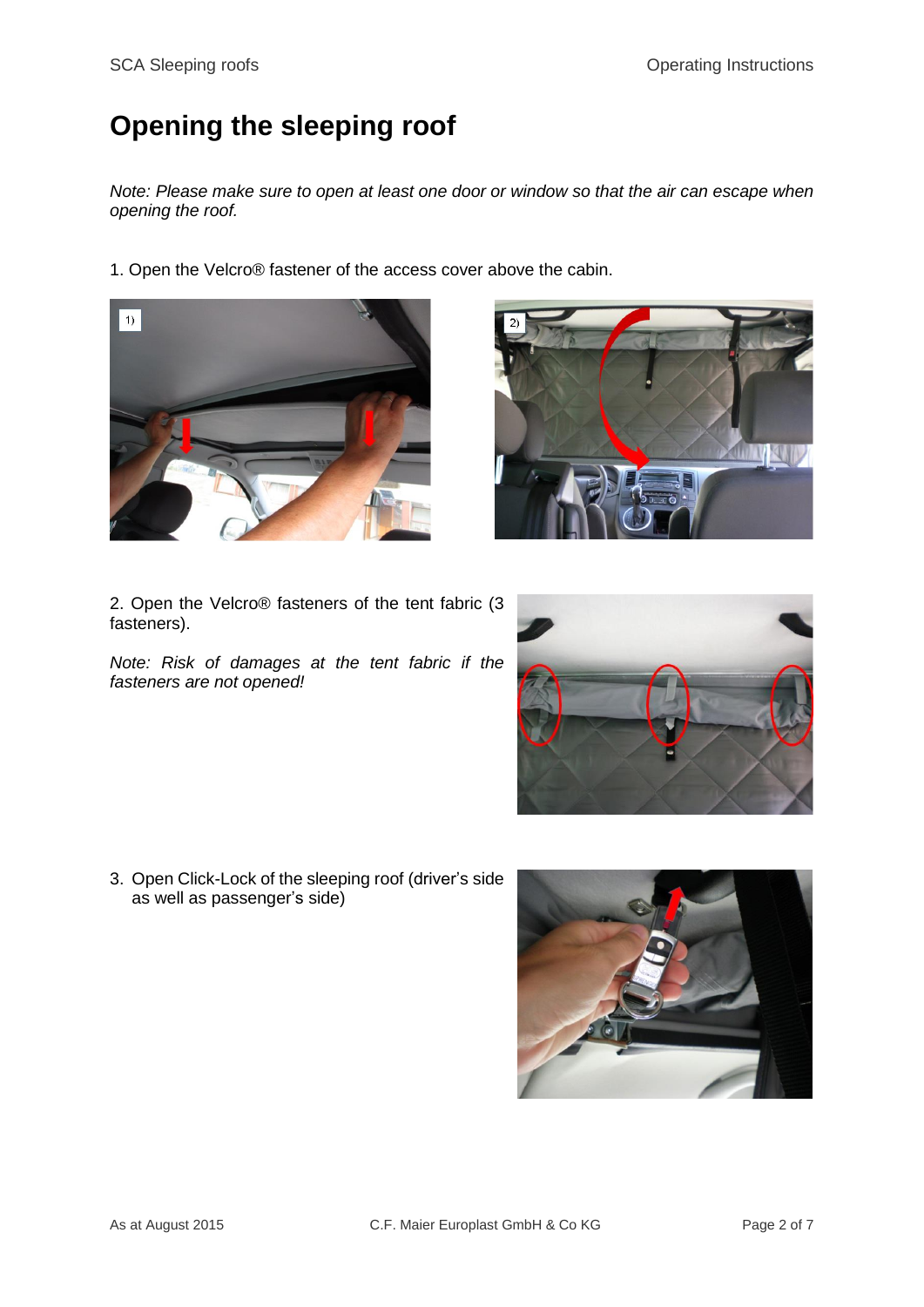4. Release the locking of the roof according to the following four steps:

- 1) Put the turning handle of the locking upwards.
- 2) Release the locking in counterclockwise direction.
- 3) Fold the turning handle downwards.
- 4) Finally, the locking mechanism must be fixed at the magnet (marked in red in picture 3) of the roof shell.



These steps must always be executed at the driver's side as well as at the passenger's side.

*Note: After releasing the locking in step 2, it is mandatory to fold up the turning handle and subsequently secure the locking mechanism at the magnet of the roof shell in order to avoid damaging the tent fabric!*

- 5. Then, the sleeping roof can be erected by means of the two handles at the roof.
- *Note: The recumbency device must be folded up in order to provide for comfortable headroom in the vehicle.*



6. If needed, the access cover can be reeled in and fixed with the marked push button.



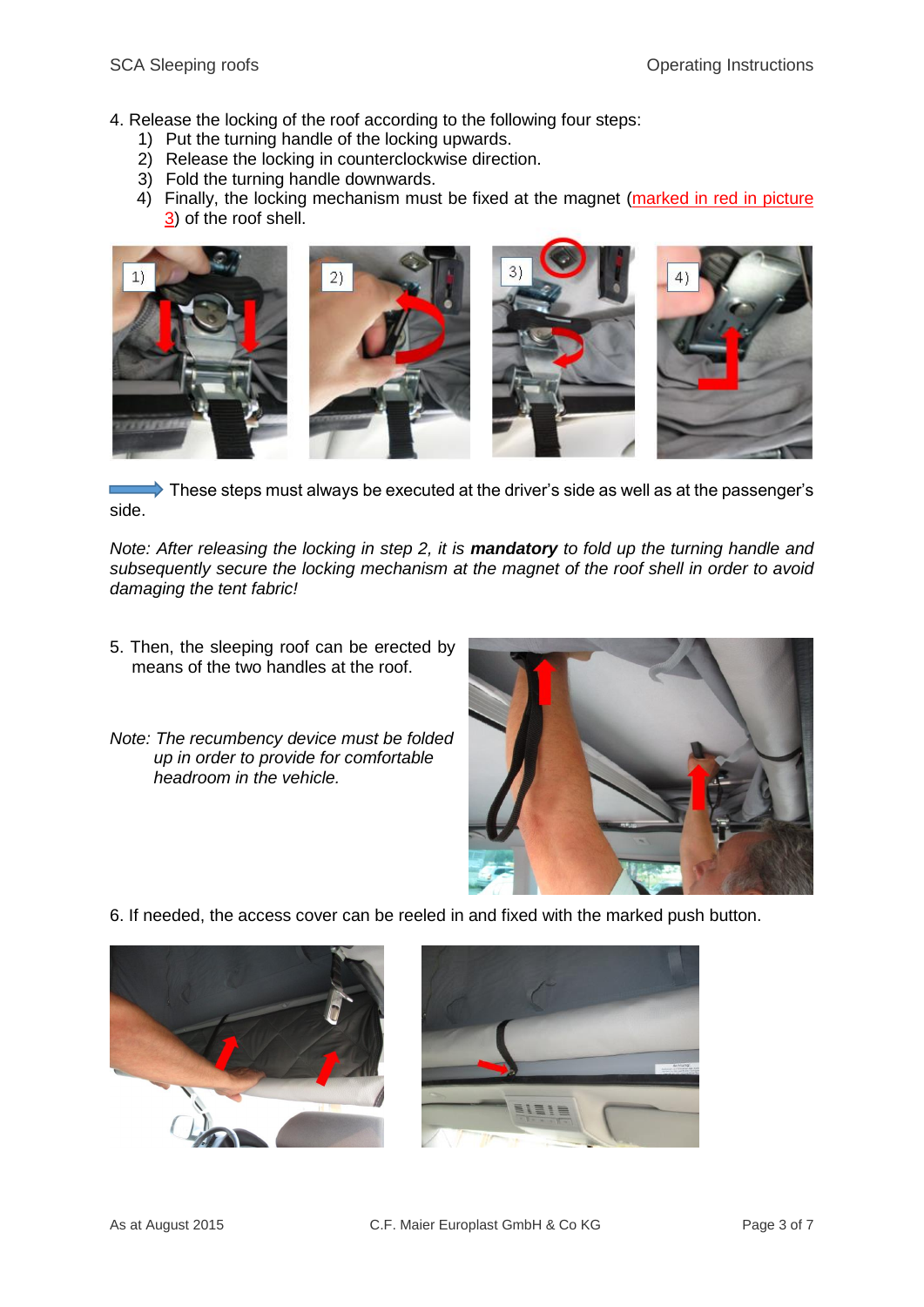## **Closing the sleeping roof**

*Note: Please make sure to open at least one door or window so that the air can escape when closing the roof.*

1. Reel in the access cover (open the push button first).



2. Fold up the recumbency device downwards before closing the roof (picture 1). Check once more if the locking mechanism marked in picture 2) has been fixed to the roof shell by the magnet.



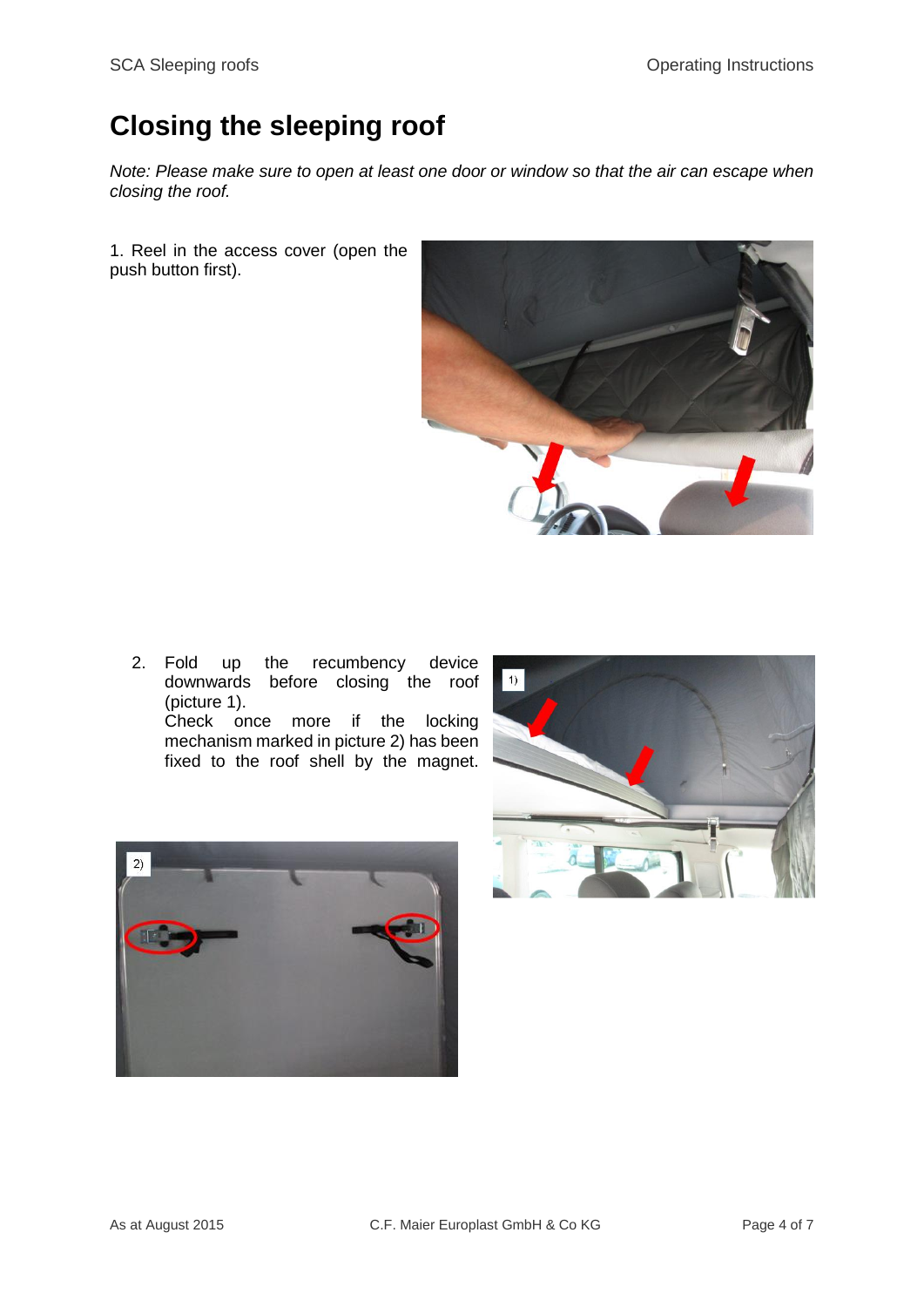- 3. Then, pull down the roof shell of the vehicle slowly (view onto the rear end).
- *Note: Make sure that the tent fabric will not be jammed in this process.*



- 4. After that, the sleeping roof will be locked according to the following four steps:
	- 1) Fold the tent fabric up thoroughly in the area of the locking mechanism.
	- 2) Release the locking from the magnet and insert in the catch.
	- 3) The locking is fixed by turning it in clockwise direction.
	- 4) Finally, the turning handle is folded upwards.

These steps must always be executed at the driver's side as well as at the passenger's side.

*Note: Make sure that the tent fabric will not be jammed in this process.*



5. Close the Click-Lock of the sleeping roof (driver's site as well as passenger`s side).

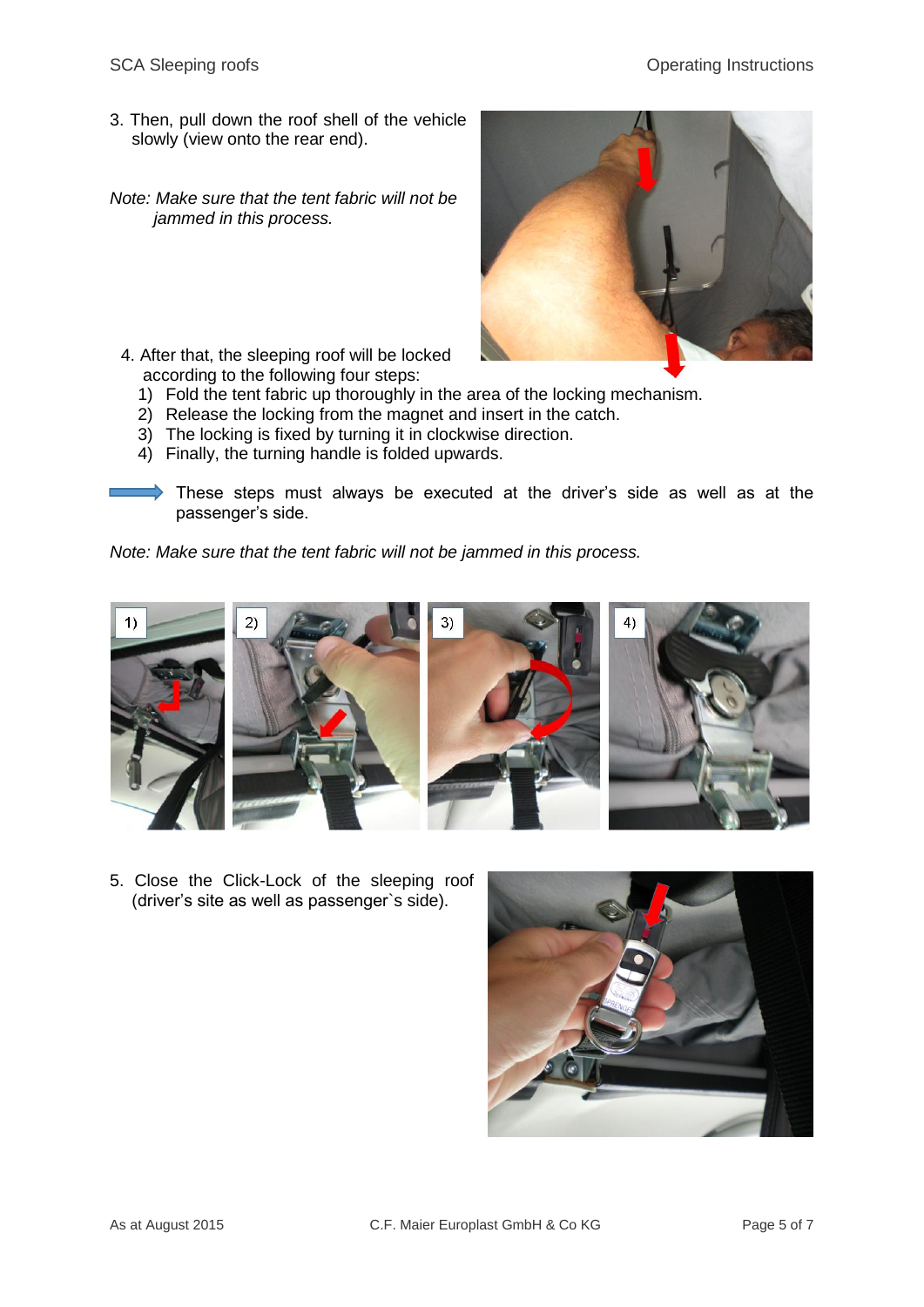6. Then fold up the remaining tent fabric thoroughly in the front area and fix it using the three intended Velcro® fasteners.



7. Close the Velcro® fastener of the access cover above the cabin.

*Note: Fix the access cover at the Velcro® fastener with a certain pretension.*





8. Finally, parts, which are projecting laterally, can be accommodated in the cavity between sleeping roof and access cover.